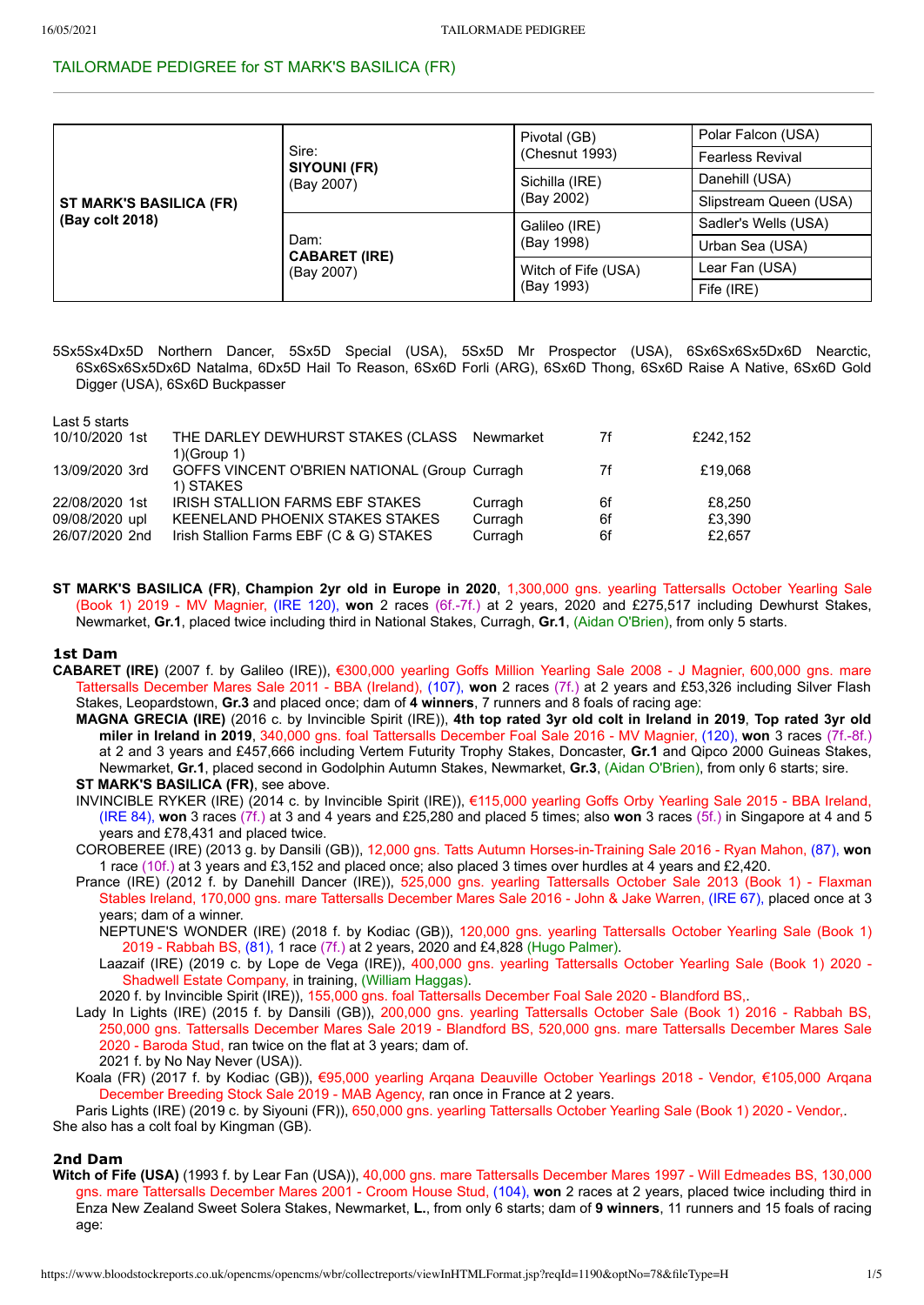- **DRUMFIRE (IRE)** (2004 g. by Danehill Dancer (IRE)), €43,000 yearling Goffs Orby Million Yearling Sale 2005 M Johnston, 50,000 gns. Tattersalls Autumn Horses-in-Training 2009 - S Tiernan, (IRE 111), **won** 4 races at 2, 4 and 5 years and £215,943 including Iveco Daily Solario Stakes, Sandown Park, **Gr.3**, placed third in Select Racing UK On Sky 432 Stakes, Goodwood, **Gr.3**; also placed second in Greenmount Park Novice Hurdle, Limerick, **L.**
- **CABARET (IRE)**, see above.
- **HO CHOI (GB)** (1999 g. by Pivotal (GB)), 20,000 gns. yearling Doncaster St Leger Yearlings 2000 Scottish BS, (108), **won** 2 races at home and in Hong Kong at 2 and 4 years and £301,240 including Queen's Silver Jubilee Cup, Sha Tin, **L.**, placed second in Scottish Equitable Gimcrack Stakes, York, **Gr.2**.
- LYNWOOD GOLD (IRE) (2015 g. by Mastercraftsman (IRE)), €60,000 yearling Goffs Orby Yearling Sale 2016 M Johnston, 45,000 gns. Tattersalls Autumn Horses-in-Training Sale 2018 - BBA Ireland, (98), **won** 3 races at 2 and 5 years, 2020 and £63,148 and placed 9 times; also **won** 1 race over hurdles at 5 years, 2020 and placed 3 times (Mrs J. Harrington).
- WESTERN DUKE (IRE) (2014 g. by High Chaparral (IRE)), €43,000 yearling Goffs Orby Yearling Sale 2015 James McHale, (91), **won** 3 races at 2, 3 and 5 years and £36,151 and placed 10 times.
- LORETO (IRE) (2009 f. by Holy Roman Emperor (IRE)), (IRE 85), **won** 2 races at 3 years and placed 4 times, from only 7 starts; dam of winners.
	- GRAND CANAL (IRE) (2017 g. by Australia (GB)), €45,000 yearling Goffs Orby Yearling Sale 2018 B O'Ryan, 65,000 gns. Tattersalls Craven Breeze-Up Sale 2019 - J S BS, 30,000 gns. Tattersalls Autumn Horses-in-Training Sale 2020 - Vendor, (72), 2 races at 3 and 4 years, 2021 and placed 3 times (Tom Clover).
- CNOC AN OIR (IRE) (2016 f. by Born To Sea (IRE)), (IRE 90), **won** 2 races at 2 and 3 years and placed twice (Joseph Patrick O'Brien).
- WITCHCRAFT (GB) (2001 g. by Zilzal (USA)), 45,000 gns. foal Tattersalls December Foals 2001 Cash, 8,000 gns. Tattersalls July Mixed 2004 - D Shaw, (55), **won** 1 race at 4 years and placed 6 times.
- GALAYA (IRE) (2011 f. by Galileo (IRE)), 900,000 gns. yearling Tattersalls October Yearlings Sale (Book 1) Waratah Thoroughbreds, **won** 1 race in Australia at 4 years and placed once.
- Dream Approach (IRE) (2012 f. by New Approach (IRE)), 60,000 gns. yearling Tattersalls October Sale 2013 (Book 1) Rae Guest, ran twice on the flat at 3 years; dam of a winner.

DANCING APPROACH (GB) (2017 f. by Camelot (GB)), (IRE 86), 3 races at 3 and 4 years, 2021 and placed 4 times.

## **3rd Dam**

- **Fife (IRE)** (1988 f. by Lomond (USA)), €14,000 mare Goffs February Mixed 2003 T Gallagher, (95), **won** 1 race at 3 years, placed 4 times including third in Lupe Stakes, Goodwood, **L.**, from only 6 starts; dam of **7 winners**, 14 runners and 16 foals of racing age including:
	- **Witch of Fife (USA)**, see above.
	- Gift of Spring (USA) (2000 f. by Gilded Time (USA)), 9,000 gns. Tattersalls July Mixed 2003 M Fitzpatrick, 12,500 gns. Tattersalls December Mares 2003 - Vendor, placed once in France; dam of winners.
		- **Musharakaat (IRE)** (2008 f. by Iffraaj (GB)), €40,000 foal Goffs November Foals 2008 Lodge Park, 70,000 gns. yearling Tattersalls October Yearlings (Book 1) 2009 - Shadwell Estates, 150,000 gns. mare Tattersalls December Mares Sale 2017 - Blandford BS, (98), 1 race, placed third in Keepmoat May Hill Stakes, Doncaster, **Gr.2**; dam of **Alqubbah (IRE)** (2013 f. by Arcano (IRE)), £30,000 mare TI Ascot August Mixed Sale 2017 - Howson & Houldsworth BS, (93), 1 race, placed third in EBF Weatherbys Kilvington Stakes, Nottingham, **L.**
	- Fifer (IRE) (2006 f. by Soviet Star (USA)), €36,000 foal Goffs November Foals 2006 Ballyhane Stud, €64,000 yearling Tattersalls Ireland September Yearlings 2007 - B O'Ryan, 40,000 gns. mare Tattersalls December Mares Sale 2011 - Ballywalter Farm, €62,000 mare Goffs November Breeding Stock Sale 2014 - Manister House Stud, (46), ran a few times on the flat; dam of winners.
		- ENZEMBLE (IRE) (2015 g. by Zoffany (IRE)), €42,000 foal Goffs November Foals 2015 Vendor, 110,000 gns. yearling Tattersalls October Sale (Book 2) 2016 - Suzanne Roberts, (86), 2 races and placed 6 times; also 1 race in Hong Kong at 5 years, 2020 and placed 6 times.
	- Quiet Mouse (USA) (1999 f. by Quiet American (USA)), 10,500 gns. Tattersalls December Mares 2001 Jimmy Byrne BS, unraced; dam of winners.
		- **UGO FIRE (IRE)** (2003 f. by Bluebird (USA)), **3rd top rated 2yr old filly in Ireland in 2005**, 6,000 gns. foal Tattersalls December Foals 2003 - Cordebes Ltd, €21,000 yearling Tattersalls Ireland September Yearlings 2004 - F Barry, (IRE 110), 3 races including C L Weld Park Stakes, Curragh, **Gr.3** and Hackett's Waterford Testimonial Stakes, Curragh, **L.**, placed second in Moyglare Stud Stakes, Curragh, **Gr.1**.
		- *Houston Dynimo (IRE)* (2005 g. by Rock of Gibraltar (IRE)), 95,000 gns. foal Tattersalls December Foals 2005 F Barry, €150,000 yearling Tattersalls Ireland September Yearlings 2006 - F Barry, £10,000 Ascot December Sale 2011 (postponed from 2010) - N Richards, (IRE 97), 4 races; also 3 races over hurdles and 3 races over fences, placed second in Lord Mildmay Memorial Handicap Chase, Newton Abbot, **L.** and third in 888sport Totepool Handicap Chase, Market Rasen, **L.**
		- *American Craftsman (IRE)* (2014 g. by Mastercraftsman (IRE)), €60,000 foal Goffs November Foals 2014 Elwick Stud, £7,500 Goffs UK Spring HIT Sale 2018 - Henry Oliver Racing, (63), 1 race; also 1 race over hurdles, placed third in Arkle Finance Wensleydale Juv. Hurdle, Wetherby, **L.**, (Michael Scudamore).
	- Lyric of Fife (IRE) (2011 f. by Strategic Prince (GB)), unraced; dam of a winner.
	- SUNUP SCOT (IRE) (2017 c. by Dawn Approach (IRE)), €22,000 foal Goffs November Foals Darley Japan, 1 race in Japan at 4 years, 2021.

## **4th Dam**

- FIDDLE-FADDLE (1976 f. by Silly Season), **won** 2 races at 3 years and placed twice; dam of **6 winners**, 13 runners and 15 foals of racing age including:
	- **El Conquistador** (1983 c. by Shirley Heights), **won** 4 races, placed second in Goodwood Cup, Goodwood, **Gr.3**; sire. **Fife (IRE)**, see above.
	- TOP KNOT (1986 f. by High Top), 5,000 gns. mare Tattersalls December Mares 1998 A F O'Callaghan, (IRE 86), **won** 3 races and placed once; also placed once over hurdles; dam of winners.
		- *Ruminate (IRE)* (1996 c. by Night Shift (USA)), 16,000 gns. Tattersalls Autumn Horses In Training 1998 H A Via, (69), 2 races over jumps in U.S.A., placed third in Gladstone Hurdle, Far Hills, **L.**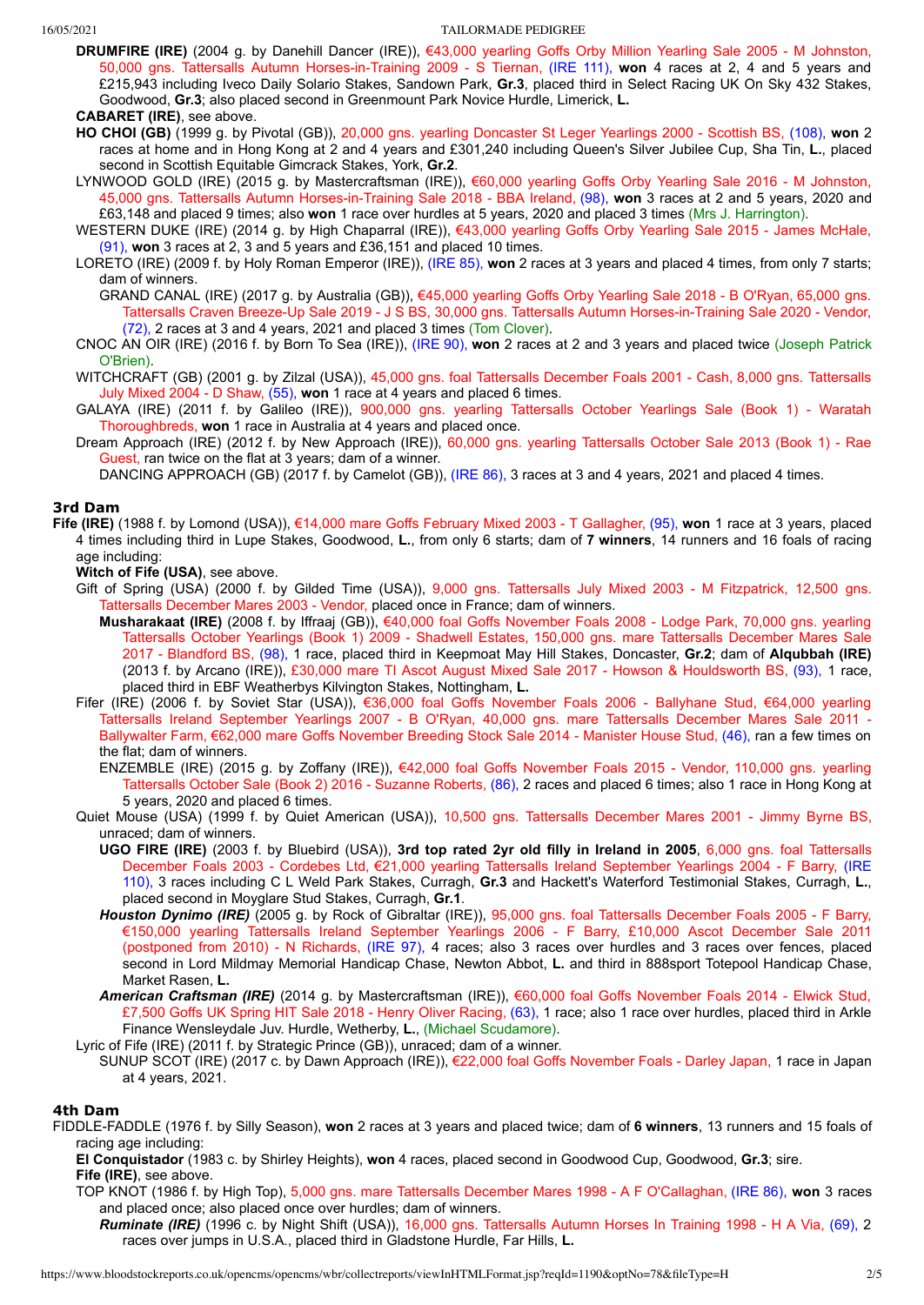- **Lipica (IRE)** (1998 f. by Night Shift (USA)), (102), 1 race, placed third in Swettenham Stud Radley Stakes, Newbury, **L.**
- PIFFLE (1984 f. by Shirley Heights), **won** 1 race and placed 3 times, from only 5 starts; dam of winners.
	- **PEARLY SHELLS (GB)** (1999 f. by Efisio), **JT 3rd top rated 3yr old filly in Europe in 2002**, 265,000 IR gns. yearling Goffs Orby & 100,000 Premier October Yearling 2000 - France Pur Sang, (FR 119), 5 races in France including P.Vermeille-Hermitage Barriere de Baule, Longchamp, **Gr.1**, Prix de Malleret, Saint-Cloud, **Gr.2**, Prix de la Nonette-Royal Barriere, Deauville, **Gr.3** and La Coupe des Pouliches de Marseille, Marseille Borely, **L.**; dam of **PEARL BANKS (GB)** (2006 f. by Pivotal (GB)), (FR 108), 5 races in France and Germany including Oberburgermeister Dirk Elbers-Preis, Dusseldorf, **Gr.3**, **PEARLS OR PASSION (FR)** (2009 f. by Monsun (GER)), 600,000 gns. Tattersalls December Mares Sale 2013 - Richard Knight BS, (FR 100), 3 races in France including Prix Panacee, Toulouse, **L.**, **Smile Makers (FR)** (2018 c. by Kendargent (FR)), €80,000 yearling Osarus Yearling September Sale 2018 - MAB Agency, (FR 94), 2 races in France at 3 years, 2021, placed second in Prix Greffulhe, Saint-Cloud, **Gr.2**, **Pearly Avenue (GB)** (2010 f. by Anabaa (USA)), €340,000 mare Arqana December Breeding Stock Sale 2017 - Katsumi Yoshida, (FR 92), 2 races in France, placed third in Prix Panacee, Toulouse, **L.**; grandam of **LUCKY LYCRA (IRE)** (2016 f. by Olympic Glory (IRE)), €145,000 yearling Arqana Deauville October Yearlings 2017 - Al Shaqab Racing, (FR 93), 3 races in France and Germany at 3 and 4 years, 2020 including Grosser Preis der Mehl-Mulhens-Stiftung, Hannover, **Gr.3**, **PELLIGRINA (IRE)** (2016 f. by Soldier Hollow (GB)), (FR 107), 2 races in France including Prix de Royaumont, Chantilly, **Gr.3**, (A. Fabre), **PEARLY STEPH (FR)** (2012 f. by Oasis Dream (GB)), (FR 104), 2 races in France including Prix des Lilas, Longchamp, **L.**, (F. Head), **Shagah (IRE)** (2012 f. by Invincible Spirit (IRE)), €280,000 yearling Goffs Orby Yearling Sale 2013 - Peter & Ross Doyle, (101), 1 race, placed third in John Smith's May Hill Stakes, Doncaster, **Gr.2**, **Pearls Galore (FR)** (2017 f. by Invincible Spirit (IRE)), (IRE 109), 2 races at 3 years, 2020, placed second in Fairy Bridge Stakes, Gowran Park, **Gr.3**, (P. Twomey), **Podemos (GER)** (2015 g. by Shamardal (USA)), (95), 2 races, placed third in 32red Floodlit Stakes, Kempton Park, **L.**
	- **FRENCHPARK (GB)** (1990 c. by Fools Holme (USA)), (114), 3 races at home and in U.S.A. including Hollywood Turf Handicap, Hollywood Park, **Gr.1** and Juddmonte EBF Beresford Stakes, Curragh, **Gr.3**, placed third in Prix Dollar, Longchamp, **Gr.2** and Pan American Handicap, Gulfstream Park, **Gr.2**; sire.
	- **Sayeh (IRE)** (1992 g. by Fools Holme (USA)), 9,000 gns. Tattersalls Autumn Horses In Training 1996 Mrs D Haine, (98), 3 races, placed second in Tote Silver Tankard Stakes, Pontefract, **L.** and third in Daniel Prenn Rated Stakes, York, **L.**; also 5 races over hurdles.
	- Sniffle (IRE) (1993 f. by Shernazar), 13,000 IR gns. Goffs December Foal, Yearling, Breeding Stock 1996 J M Weld, (IRE 60), ran a few times on the flat and ran twice over hurdles; dam of **SNIPPETS (IRE)** (2000 f. by Be My Guest (USA)), (IRE 106), 3 races including Irish Stallion Farms EBF Noblesse Stakes, Naas, **L.**, placed second in Audi Pretty Polly Stakes, Curragh, **Gr.2**, **NEED YOU NOW (IRE)** (2010 f. by Kheleyf (USA)), €10,000 yearling Goffs Orby Yearling Sale 2011 - J Quinn, 10,000 gns. Tattersalls Guineas Breeze-Up Sale 2012 - Gazeley Stud (P.S.), 160,000 gns. Tattersalls Autumn Horses-in-Training Sale 2012 - Boomer BS, 275,000 gns. mare Tattersalls December Mares Sale 2015 - Ballylinch Stud, (97), 3 races at home and in U.S.A. including Betfair Radley Stakes, Newbury, **L.**; grandam of **PATZEFREDO (FR)** (2017 g. by Penny's Picnic (IRE)), €15,000 yearling Arqana Deauville v2 Yearling Sale 2018 -Vendor, (FR 96), 5 races in France at 2 and 3 years, 2020 including Prix Delahante, Marseille Borely, **L.**, *EVENING HUSH (IRE)* (2013 f. by Excellent Art (GB)), €22,000 yearling Tattersalls Ireland September Yearlings 2014 - K Condon, £55,000 Tatts Ire Cheltenham Premier N.H. Sale 2016 - E Williams, (80), 1 race; also 2 races over hurdles including Betfred Fillies' Juvenile Hurdle, Aintree, **L.**, placed second in coral.co.uk Future Chn.Finale Juv.Hurdle, Chepstow, **Gr.1**, **Arcada (IRE)** (2014 g. by Rip Van Winkle (IRE)), 30,000 gns. yearling Tattersalls October Yearling Sale (Book 2) 2015 - Joseph O'Brien, (IRE 105), 3 races at home and in Hong Kong, placed third in Galileo EBF Futurity Stakes, Curragh, **Gr.2** and Juddmonte Royal Lodge Stakes, Newmarket, **Gr.2**, (Joseph Patrick O'Brien), *Wolf Prince (IRE)* (2016 g. by Pour Moi (IRE)), €6,000 foal Goffs November Foals 2016 - Boston Stables, €16,000 yearling Tattersalls Ireland November NH Sale 2017 - M Collie, 35,000 gns. Tattersalls Autumn Horses-in-Training Sale 2019 - Gavin Cromwell (P.S.), (IRE 78), 2 races over hurdles at 3 and 4 years, 2020, placed second in Tatts Ire.Spring Juvenile Hurdle, Leopardstown, **Gr.1**, (Gavin Cromwell), **Sonoran Sands (IRE)** (2008 g. by Footstepsinthesand (GB)), €26,000 yearling Goffs Orby Yearling Sale 2009 - Vendor, 21,000 gns. Tattersalls Craven Breeze-Up 2010 - S Moore, 20,000 gns. Tattersalls Horses-in-Training Sale 2011 - B G Powell, £2,000 Ascot June Derby Sale 2015 - R Knight, (97), 3 races, placed second in Weatherbys Bank Stonehenge Stakes, Salisbury, **L.**; also 2 races over hurdles, **Fame And Acclaim (IRE)** (2017 g. by Acclamation (GB)), 90,000 gns. yearling Tattersalls October Yearling Sale (Book 2) 2018 - Joseph O'Brien, (IRE 103), 3 races at 3 years, 2020, placed third in Navigation Stakes, Cork, **L.**, (Joseph Patrick O'Brien).
	- Eyrecourt (IRE) (2000 f. by Efisio), (IRE 65), ran twice on the flat; dam of **The Way of Bonnie (IRE)** (2015 g. by Thewayyouare (USA)), €6,500 foal Goffs November Foals 2015 - Salcey Forest Stud, 800 gns. yearling Tattersalls October Sale (Book 3) 2016 - Huggan BS (P.S.), €6,500 Baden-Baden May Mixed Sale 2017 - K Fekonja, (GER 90), 3 races in France and Germany at 3 and 6 years, 2021, placed third in Wettstar Steher Cup, Baden-Baden, **L.**
- Knight's Place (IRE) (1997 f. by Hamas (IRE)), (IRE 78), placed 4 times; dam of winners. *Roja Dove (IRE)* (2009 f. by Jeremy (USA)), 11,500 gns. foal Tattersalls December Foals 2009 - Red Hill Stud, €20,000 yearling Goffs Orby Yearling Sale 2010 - Courtwood, £30,000 Ascot NH Breeze-Up & HITSale - Highflyer BS, (IRE 60), 2 races; also 5 races over hurdles, placed second in Lough Construction Ltd EBF Novice Hurdle, Down Royal, **Gr.3**.

Successful Cross Analysis - Group/Listed race performers

SIYOUNI (FR) bred to daughters of GALILEO (IRE) has produced **SOTTSASS (FR)** (2016 c. **Gr.1**w FR, **Gr.2**w FR, **L.**w FR), **ST MARK'S BASILICA (FR)** (2018 c. **Gr.1**w GB/IRE), **MAQSAD (FR)** (2016 f. **L.**w GB/IRE).

Sire Reference - Race Record

**SIYOUNI (FR)** 2007 bay by Pivotal (GB) out of Sichilla (IRE) by Danehill (USA).

- **Jt 4th top rated 2yr old in Europe in 2009.**
- **Won** 4 races (5f.-7f.) in France, at 2 years, £447,798 and placed 6 times.
- **Won** Prix Jean-Luc Lagardere-Grand Criterium, Longchamp, **Gr.1**, (2009)
- **Won** Prix La Fleche, Maisons-Laffitte, **L.**, (2009)
- **2nd** Prix Jean Prat, Chantilly, **Gr.1**, (2010)
- **2nd** Prix Robert Papin, Maisons-Laffitte, **Gr.2**, (2009)
- **2nd** Prix de Fontainebleau, Longchamp, **Gr.3**, (2010)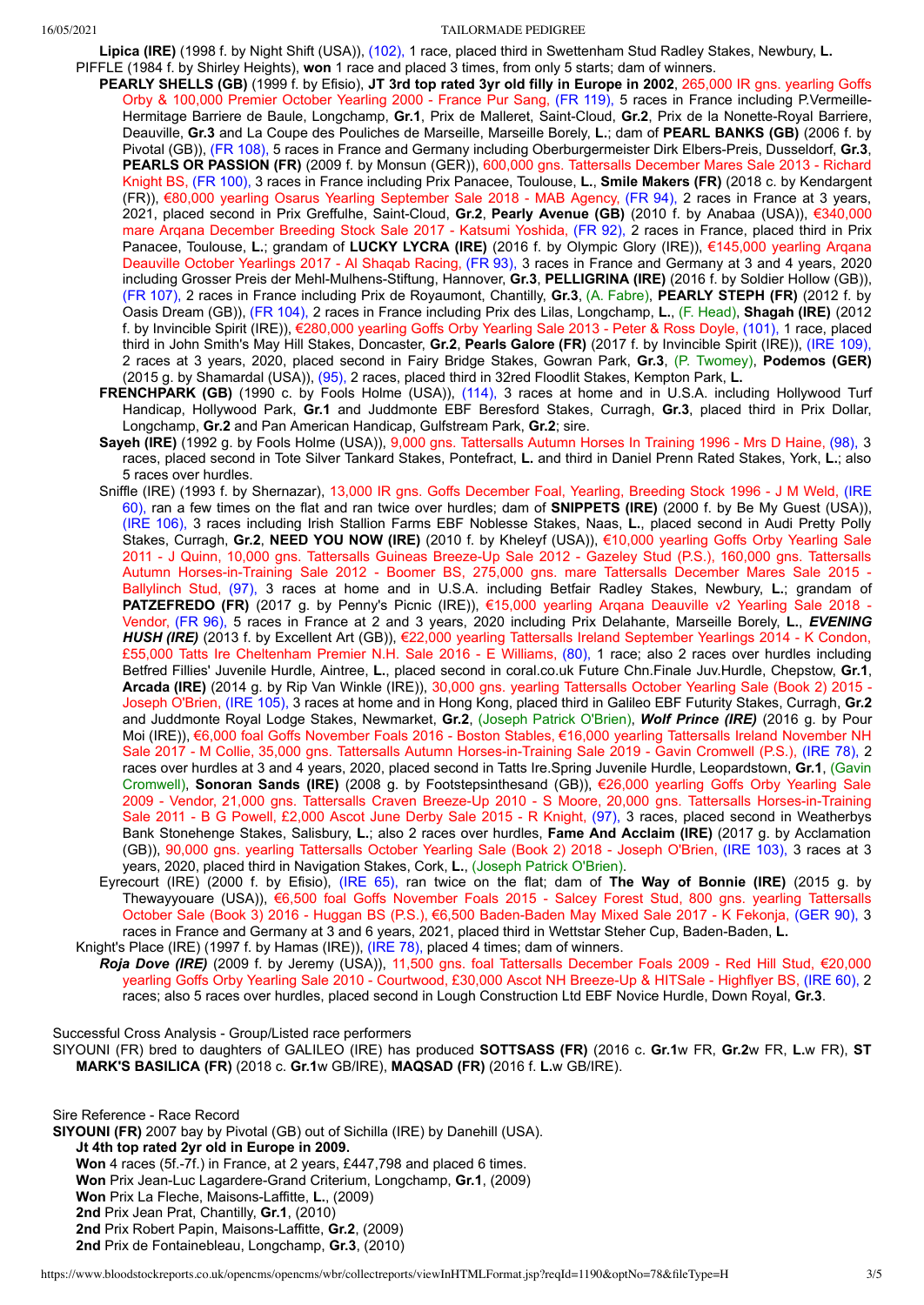**2nd** Prix La Rochette, Longchamp, **Gr.3**, (2009) **3rd** Prix du Moulin de Longchamp, Longchamp, **Gr.1**, (2010) Retired to Stud in 2011.

## Sire Reference - Best Progeny

**SIYOUNI (FR)** is the sire of **DREAM AND DO (IRE)** (2017 f., dam by Librettist (USA), Poule d'Essai des Pouliches, **Gr.1**), **ETOILE (FR)** (2016 f., dam by Authorized (IRE), E P Taylor Stakes, **Gr.1**), **SOTTSASS (FR)** (2016 c., dam by Galileo (IRE), Prix de l'Arc de Triomphe, **Gr.1**, Qipco Prix du Jockey Club, **Gr.1**, Prix Ganay, **Gr.1**), **ST MARK'S BASILICA (FR)** (2018 c., dam by Galileo (IRE), Dewhurst Stakes, **Gr.1**), **LAURENS (FR)** (2015 f., dam by Cape Cross (IRE), bet365 Fillies' Mile Stakes, **Gr.1**, Kingdom of Bahrain Sun Chariot Stakes, **Gr.1**, Coolmore Fastnet Rock Matron Stakes, **Gr.1**, Prix Rothschild, **Gr.1**, Prix de Diane Longines, **Gr.1**, The Gurkha Coolmore Prix Saint-Alary, **Gr.1**), **ERVEDYA (FR)** (2012 f., dam by King's Best (USA), Coronation Stakes, **Gr.1**, Prix Poule d'Essai des Pouliches, **Gr.1**, Qatar Prix du Moulin de Longchamp, **Gr.1**), **AYLMERTON (AUS)** (2015 g., dam by Smart Strike (CAN), UNSW Todman Slipper Trial Stakes, **Gr.2**), **FINSBURY SQUARE (IRE)** (2012 g., dam by Dyhim Diamond (IRE), Prix du Gros-Chene, **Gr.2**), **VOLTA (FR)** (2013 f., dam by Machiavellian (USA), Prix de Sandringham, **Gr.2**), **POLICY OF TRUTH (FR)** (2018 c., dam by Selkirk (USA), Prix de Fontainebleau, **Gr.3**, Prix des Chenes, **Gr.3**), **WALLY (IRE)** (2017 g., dam by Motivator (GB), Prix Edmond Blanc, **Gr.3**), **SIMONA (FR)** (2016 f., dam by El Prado (IRE), Prix Exbury, **Gr.3**), **AL RAYA (GB)** (2017 f., dam by Bahamian Bounty (GB), Prix d'Arenberg, **Gr.3**), **CITY LIGHT (FR)** (2014 c., dam by Kendor (FR), Prix de Saint-Georges, **Gr.3**, Qatar Prix du Pin, **Gr.3**; sire), **DEVIL (IRE)** (2017 g., dam by Lope de Vega (IRE), Prix Eclipse, **Gr.3**), **BARKAA (FR)** (2015 f., dam by Apeldoorn (FR), Prix Vanteaux, **Gr.3**), **LA SIGNARE (FR)** (2015 f., dam by Beat Hollow (GB), Wonder Again Stakes, **Gr.3**), **LE BRIVIDO (FR)** (2014 c., dam by Dr Fong (USA), Jersey Stakes, **Gr.3**; sire), **SACRED LIFE (FR)** (2015 c., dam by Montjeu (IRE), Prix Thomas Bryon, **Gr.3**), **SIYOUSHAKE (IRE)** (2012 f., dam by Giant's Causeway (USA), Prix Perth, **Gr.3**, Prix Quincey - Barriere, **Gr.3**), **SPECTRE (FR)** (2013 f., dam by Dai Jin (GB), Prix Imprudence, **Gr.3**), **TRIXIA (FR)** (2013 f., dam by Lahint (USA), Prix des Reservoirs, **Gr.3**, Prix de Lieurey, **Gr.3**), **BOURREE (GER)** (2012 f., dam by Lomitas (GB), Prix de Psyche, **Gr.3**, Soldier Hollow Preis der Winterkonigin, **Gr.3**), **SOUVENIR DELONDRES (FR)** (2012 f., dam by Almutawakel (GB), Prix Eclipse, **Gr.3**)

#### Sire Statistics

**SIYOUNI (FR)** Retired to Stud in 2011. 8 crops of racing age.

| Lifetime Flat (Europe)*               | <b>Runners</b><br>591 | Winners<br>345 | % W/R<br>58.4        | Races Won<br>784 | Places<br>1911   | 21,325,525                        |
|---------------------------------------|-----------------------|----------------|----------------------|------------------|------------------|-----------------------------------|
| 2021 2yos<br>2021 3yos<br>2021 4yos + | 1<br>69<br>99         | 0<br>15<br>23  | 0.0<br>21.7<br>23.2  | 0<br>16<br>28    | 32<br>58         | 3.616<br>320,826<br>517,936       |
| 2020 2yos<br>2020 3yos<br>2020 4yos + | 67<br>117<br>84       | 24<br>52<br>34 | 35.8<br>44.4<br>40.5 | 36<br>76<br>57   | 51<br>138<br>104 | 757,570<br>1,394,654<br>2,566,953 |

\* Includes Great Britain, Ireland, France, Germany, Italy and Scandinavia. Lifetime runners figure may not be comprehensive for stallions with horses in training prior to 1997

| Lifetime Jump*                                                                   | <b>Runners</b><br>9 | Winners<br>0     | % W/R<br>0.0             | Races Won | Places<br>6 | 2,427            |
|----------------------------------------------------------------------------------|---------------------|------------------|--------------------------|-----------|-------------|------------------|
| 2021/22 N.H. Flat<br>2021/22 Hurdles                                             | 0                   | 0                | 0.0<br>0.0               |           |             | 0<br>0           |
| 2021/22 Chases<br>2021/22 Point-to-Points                                        | 0<br>0              | 0<br>0           | 0.0<br>0.0               |           |             | 0<br>0           |
| 2020/21 N.H. Flat<br>2020/21 Hurdles<br>2020/21 Chases<br>2020/21 Point-to-Point | 3<br>0<br>ი         | 0<br>0<br>0<br>0 | 0.0<br>0.0<br>0.0<br>0.0 |           |             | 0<br>0<br>0<br>0 |

\* Includes Great Britain and Ireland.

Sire Reference - Sales Averages

#### **2021**

Broodmare Average: 5,952gns. Median: 5,952gns.

Older Horses Average: 27,004gns. Median: 14,403gns. Colts/Fillies Average: 41,111gns. / 8,866gns.

# **2020**

Foal Average: 52,483gns. Median: 54,124gns. Colts/Fillies Average: 66,749gns. / 9,685gns. Yearling Average: 153,382gns. Median: 100,000gns. Colts/Fillies Average: 127,106gns. / 193,248gns. Broodmare Average: 37,803gns. Median: 12,914gns. Older Horses Average: 42,009gns. Median: 16,142gns. Colts/Fillies Average: 38,427gns. / 46,169gns.

#### **2019**

Foal Average: 83,655gns. Median: 83,655gns. Colts/Fillies Average: 64,350gns. / 102,960gns. Yearling Average: 168,650gns. Median: 124,410gns. Colts/Fillies Average: 190,392gns. / 142,680gns. Broodmare Average: 155,219gns. Median: 68,640gns. Older Horses Average: 70,563gns. Median: 38,610gns. Colts/Fillies Average: 46,274gns. / 96,720gns.